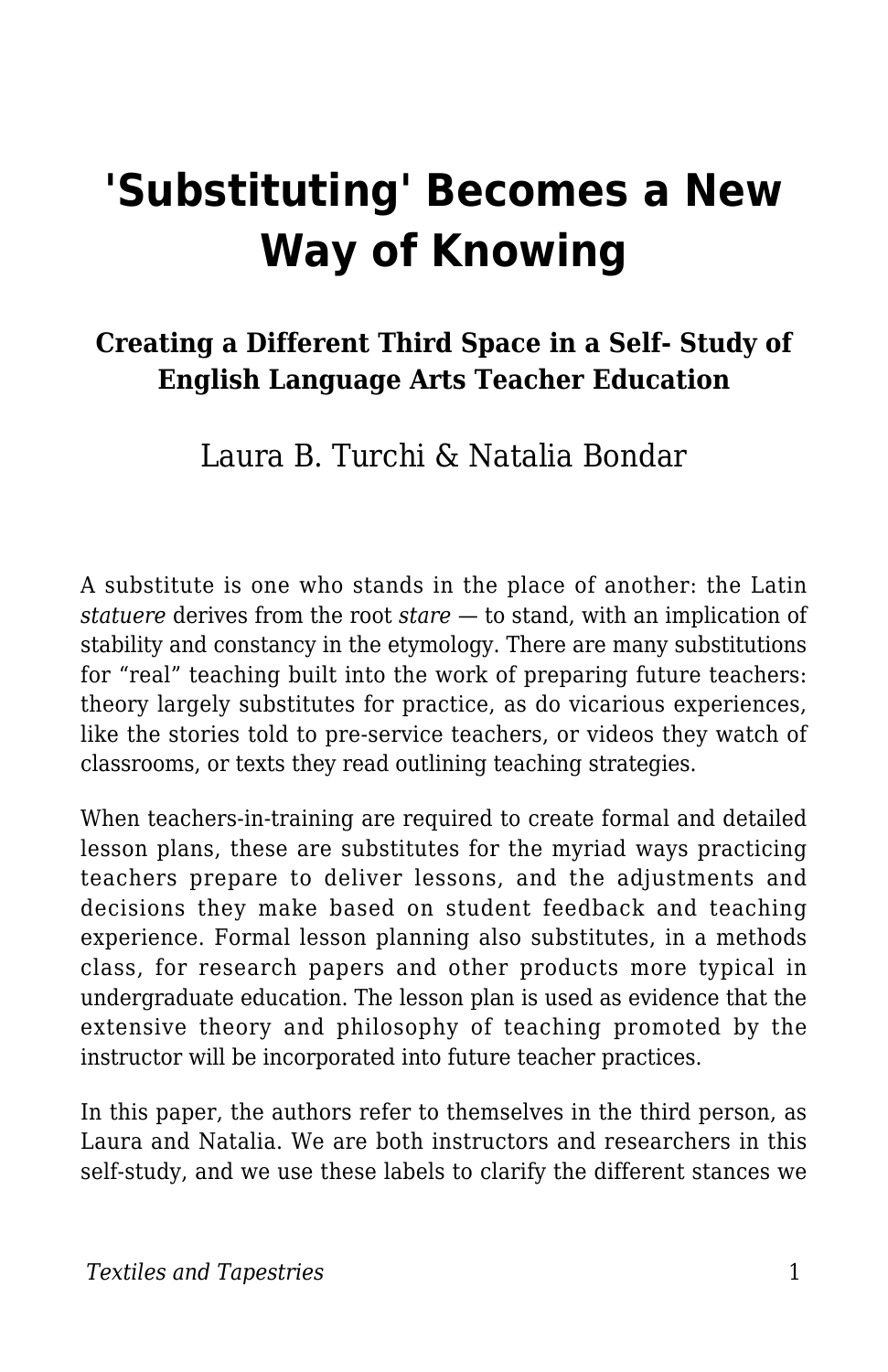take in our work together. We refer to the students enrolled in the English Language Arts Methods course described here as pre-service teachers (PSTs). When a reference is made to students, we mean middle- and high-school students.

In the case of the undergraduate PSTs discussed here, substitution can also describe their evolving identities: the methods course asks them to substitute thinking like a student with thinking like a teacher. In this study, some PSTs were well on their way to a first teaching position: they planned to graduate, certify, and be employed in local schools in a few months.

Others were earlier in the program, barely acquainted with classrooms. And some of the classmates were dabbling: heading for graduate school or on other pathways, but wondering about a teaching future enough to enroll in the class. And if substitution can mean changing comfortable roles for new adventures, it is also part of the current professional journeys of both authors. Laura, having failed to earn tenure in a Research 1 institution, is imagining exchanging her autonomous habits for the inexorable schedule of high school English teaching. Natalia, with a Ph.D. and recent experience as a literacy coach in her district, is imagining new opportunities in higher education. Whereas we were once professor and graduate student, we are now friends, wanting to explore the benefits of collegiality and collaboration. We both love our work, are mindful of its costs, and wonder about the next steps.

In this self-study, we examine a temporary substitution of one teacher educator (Natalia) for another (Laura) in a secondary English Language Arts Methods class. We use the intentionality of self-study to examine this substitution as a third space for generating knowledge of our practices. We describe and reflect on the learning that the short-term "standing in" made possible for both instructors: we consider the impact of the substitution on the pre-service teachers we temporarily shared in the course, and the potential implications of our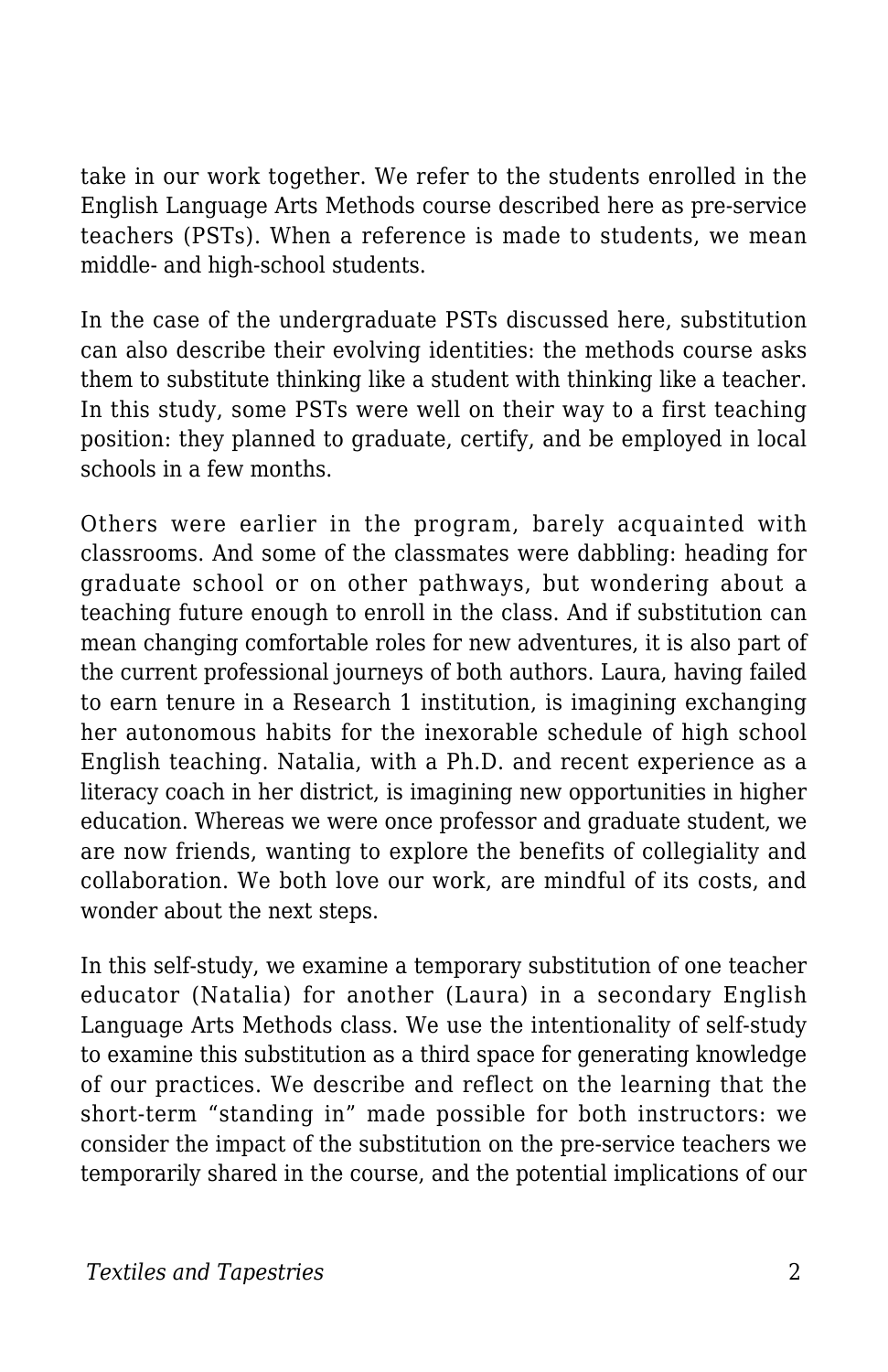substituting-partnership for teacher education.

#### *Substitution and the Third Space*

It is reasonable to think of student teaching itself as a substitution, where the veteran stands away so that the novice can stand up and try the work of teaching for herself. Unlike in the experience of a substitute teacher— where students may weaponize unfamiliarity with names, procedures, and materials— typically pre-service teachers are protected. The process of trial, error, and reflection under the watchful eyes and commentary of a veteran teacher and a supervisor/observer is a guided immersion into classroom teaching provided by the educator preparation program. Studies describe this trio of people as creating a third space of learning: the intersections and relationships among university personnel, mentor teachers, and future teachers (Cuenca et al., 2011; McDonough, 2014; Taylor et al., 2014). In this study, we consider a different third space, one created ad hoc between a university instructor, her temporary substitute, and the PSTs in a methods class. Laura's opportunity to work at the University of Jordan for two weeks of the 14-week semester provided the impetus for the study, when she requested help  $-$  the substitution — of Natalia, a recent Ph.D. graduate who taught in a nearby school district.

Despite previous work together on a journal article, and the first instructor's having served as a member of the second's dissertation committee, the researchers had never before had such a good reason to consider together the "competing centers of gravity" (Smagorinsky, et al., 2013) that produce "a kaleidoscope of perspectives on effective instruction" (p. 147) in English Language Arts teacher education. Laura invited Natalia not only to substitute but also to engage in selfstudy. For Laura, the opportunity for professional dialogue about preparing teachers, and the window into the real work of high school teaching, was worth the vulnerability that comes with welcoming a substitute: opening up a course design to scrutiny. For Natalia, the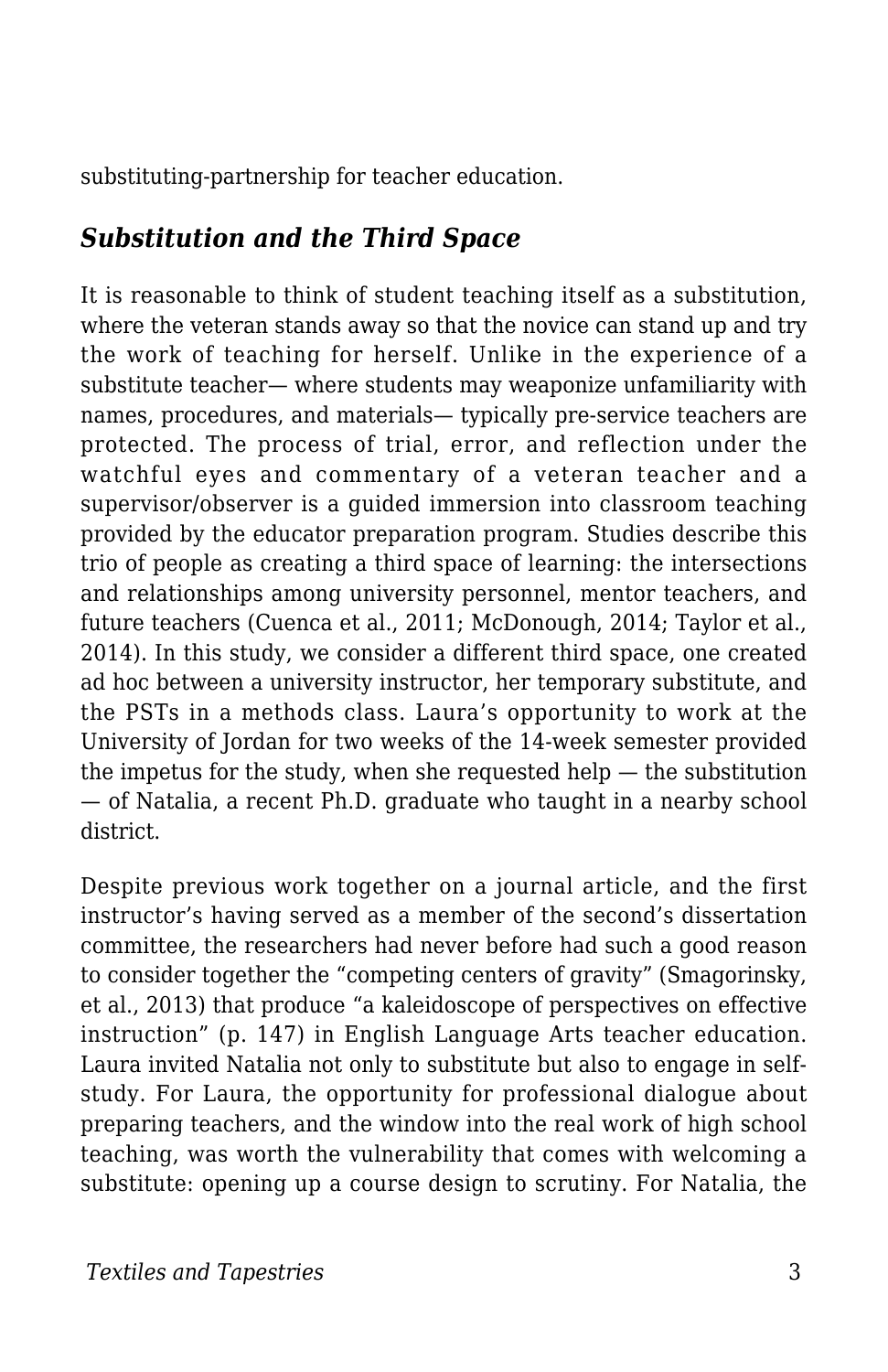excitement about exploring techniques for teaching secondary English was worth the nervousness about making this interaction helpful and not overwhelming to the PSTs. What could she share about her experiences that would be most useful? How should she best support their work on class assignments? How could she best connect their college learning to their future teaching? These considerations guided Natalia's interactions with Laura's class. The instructors expected the "substitute" would need minimal acculturation (Kleyn & Valle, 2014), although they recognized that the class was a particular group of people and that a culture was created by its being designed and owned, in a sense, by Laura as the instructor of record. Both instructors were interested in constructivist and even transformative teaching of and by teachers while recognizing its difficulties (Sockmand & Sharma, 2008).

### **Methodology**

The aim of the study was to expand meaningfully on the opportunity to teach together if asynchronously, through self-study processes. The researchers sought to understand the value of a new third space, one which bridged teacher preparation and classroom practices while engaging pre-service teachers as a group.

#### *Data Sources*

The two instructors/researchers agreed to not only plan for the substitution but also to think carefully about the affordances of, and constraints to, this new third space: to reflect on and thus better understand what the unusual opportunity for professional dialogue afforded them each. As both English teachers and social scientists, the researchers for this self-study recognized and valued the power of mirrors and windows (Bishop, 1990; Woodson, 2014). They documented their experiences so that these would yield self-directed insights and perspectives on each other's work. The researchers first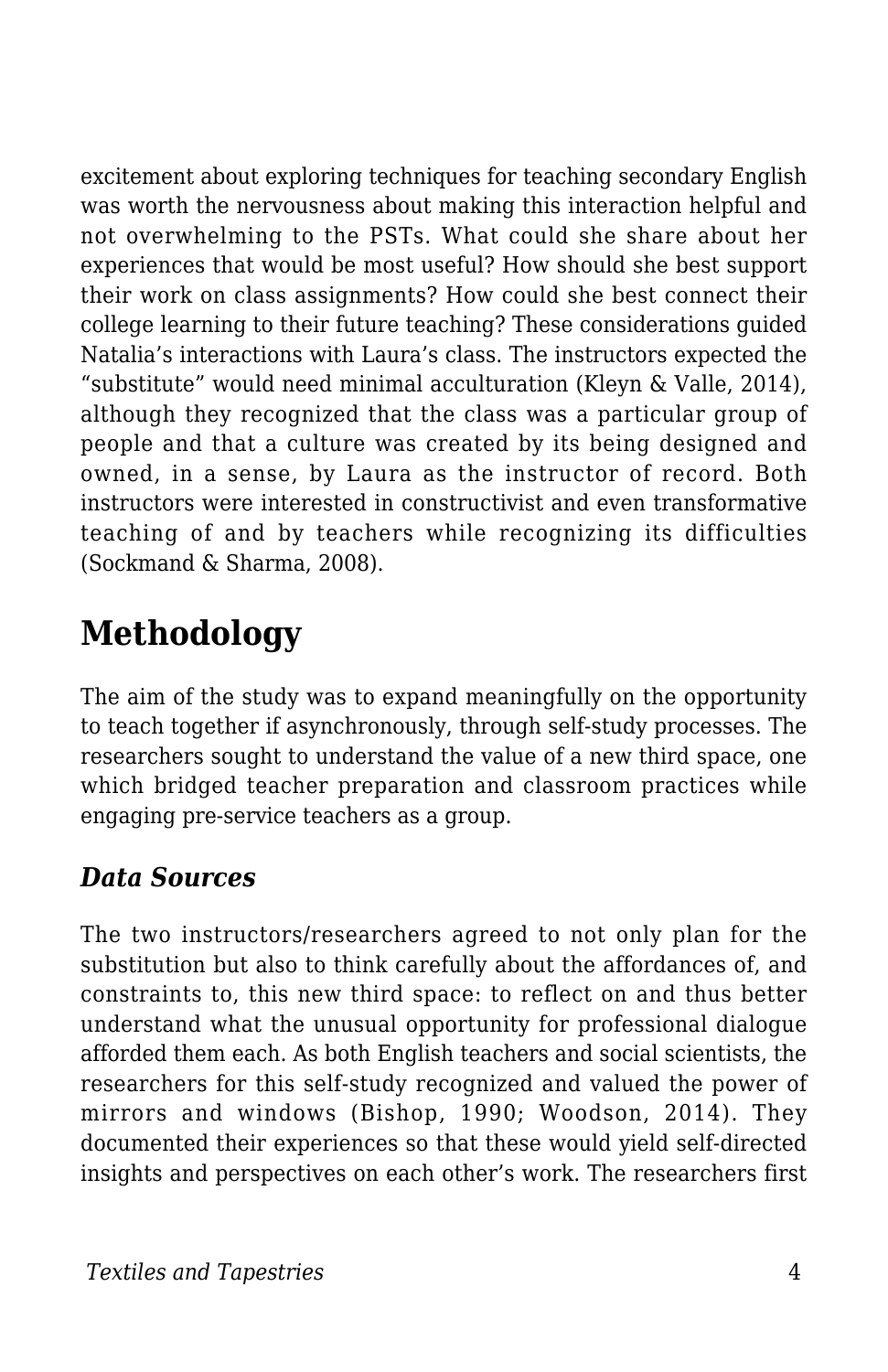collected evidence of the planning and meeting related to the planned substitute teaching (Grimmett, 2016). Their data sources included (1) texts created in Blackboard that established the curriculum and activities, especially readings in the course; (2) texts created by each instructor to design and carry out the class sessions (teaching notes, PowerPoint presentations); (3) pre-service teachers' comments collected through a Google Form designed according to the "Bless, Press, Address" feedback format. Natalia learned this protocol for guiding feedback at her district's reading/writing workshop institute and also employed it with her high school students during peer review sessions. By using this format with the PSTs, she both invited their feedback and shared a strategy that they would be able to employ in their future teaching. In addition, the researchers preserved such data sources as exchanged emails and contemporaneous notes from their face-to-face dialogues before and after the substitution. Finally, to gauge their shared impact on the future teachers, the researchers reviewed the formal unit/lesson plans that collaborating groups of the PSTs submitted at the end of the semester.

#### *Analysis*

To both experience and theorize the "third space" of substitution, the researchers engaged in *dialogue* to make meaning of individual and co-constructed experiences (Hamilton, et al., 2016). These dialogues became the basis for understanding each other's unique professional landscapes (Craig, 2004). The researchers enjoyed long, wideranging, open-ended, and trusting face-to-face professional communications before and after the two class sessions where Natalia was the instructor for the course, then shared the drafting of this research report in order to describe and reflect on how the third space they created had useful implications for their practices.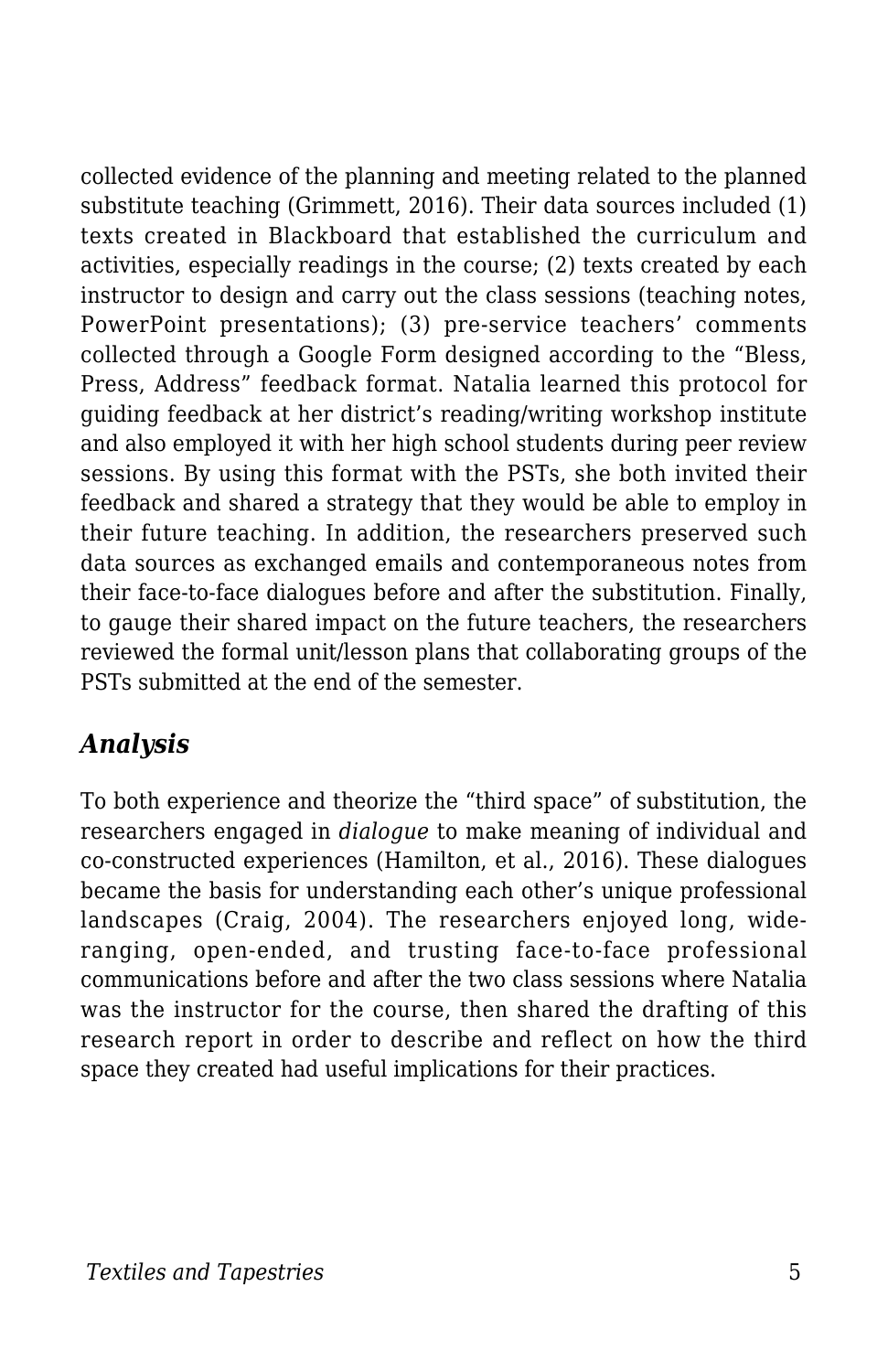### **Findings from a New Third Space**

Within the third space created by one instructor substituting for another for two class sessions and the valuable professional discussions surrounding this asynchronous collaboration, the researchers found multiple topics for mutual insight, learning, and reflection. Their *documents* and *dialogues* revealed and expanded their thinking about English Language Arts as a content field as well as the strategies and challenges of guiding preparation for teaching in that field. While the usual "third space" in teacher education is focused on coaching and problem-solving for a specific student teacher, the professional dialogue, in this case, created a space that tried to account for serving a group of 30 diverse students. This new third space felt less urgent and more reflective; less about immediate problem solving and more about identifying issues worthy of longerterm dialogue and inquiry. Thus in this third space, the researchers enjoyed a sort of luxury in making time to consider what emerged as four important considerations for their practices.

**1. The Validity of the Work Required of Pre-Service Teachers in the Course.** The instructors/researchers considered the validity of the requirements of the major project in the course. Pre-service teachers were tasked with designing teaching strategies and materials for approaching a canonical text through a reading/writing workshop model. In the course, the workshop model was largely defined by using the Gallagher and Kittle text *180 Days*; however, the third-space dialogue of the researchers revealed a reality that there are many versions of "the workshop model" in practice in school districts where the PSTs were placed.

The researchers found they had a new working definition for *validity*: the extent to which activities and requirements in the methods course prepared pre-service teachers for authentic situations in teaching. In addition to comparing what different schools and districts required (for instance, submission of lesson plans to a principal or other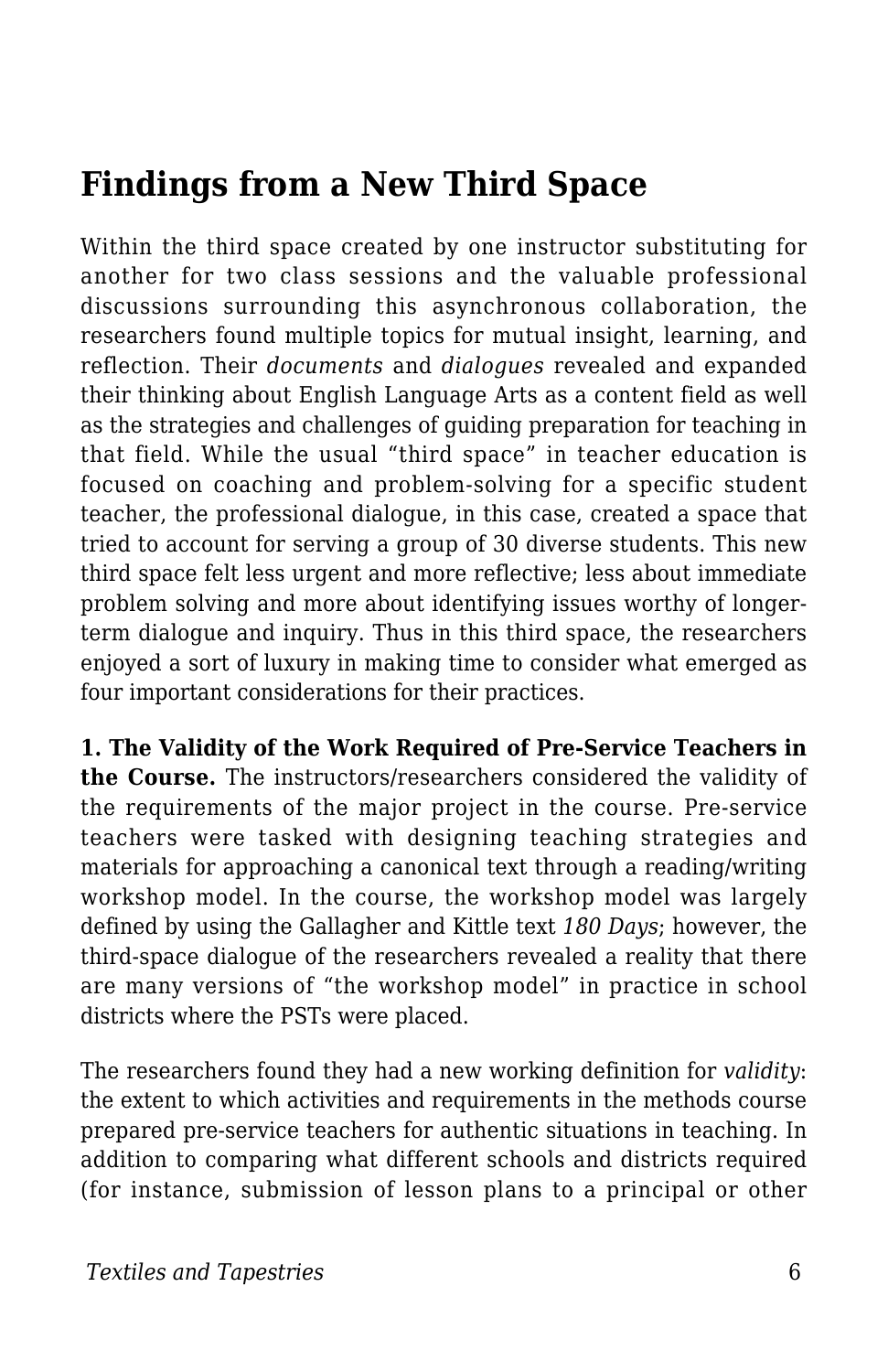administrator), discussing the validity of the methods course assignments led to considerations of the nature of high school teaching, especially in the age of accountability. There are requirements that teacher education professors can choose to ignore, but classroom teachers cannot.

Reviewing the final units that the pre-service teachers created, the researchers found that the PSTs were well versed in the language of the Texas Standards and very aware of testing mandates, especially because many of the future teachers were the product of the regime themselves. The teacher education program certainly acknowledged the reality of state standards and required formal lesson plans to include them. Laura would characterize the College of Education stance in general as seeing state testing as necessary but flawed. But in the third-space dialogue, Laura learned much more about the state assessment's question design and what happens when a thoughtful teacher (Natalia) is strategically focused on what the state test offers, rather than what it constrains.

Natalia's approach, a result of developing Texas-test-styled assessments as a literacy coach, is that the state test can be a helpful tool for effective lesson design. While acknowledging the limitations of the multiple-choice format, she saw value in the sophistication and clarity of the test's questions, most of which connect an author's choices to the text's meaning or purpose, a design feature that can be effectively used to focus instruction on sophisticated literary and rhetorical analysis skills. For instance, preparing students to respond to questions like "What does this excerpt reveal about character?" is helpful — perhaps even critical — for instructional planning. It will not be sufficient for students to simply identify, for instance, a literary term like *metaphor*: students need to learn to see and describe how a metaphor conveys meaning by expanding understanding, making connections to other ideas, etc.

The researchers' professional dialogue about the relationship between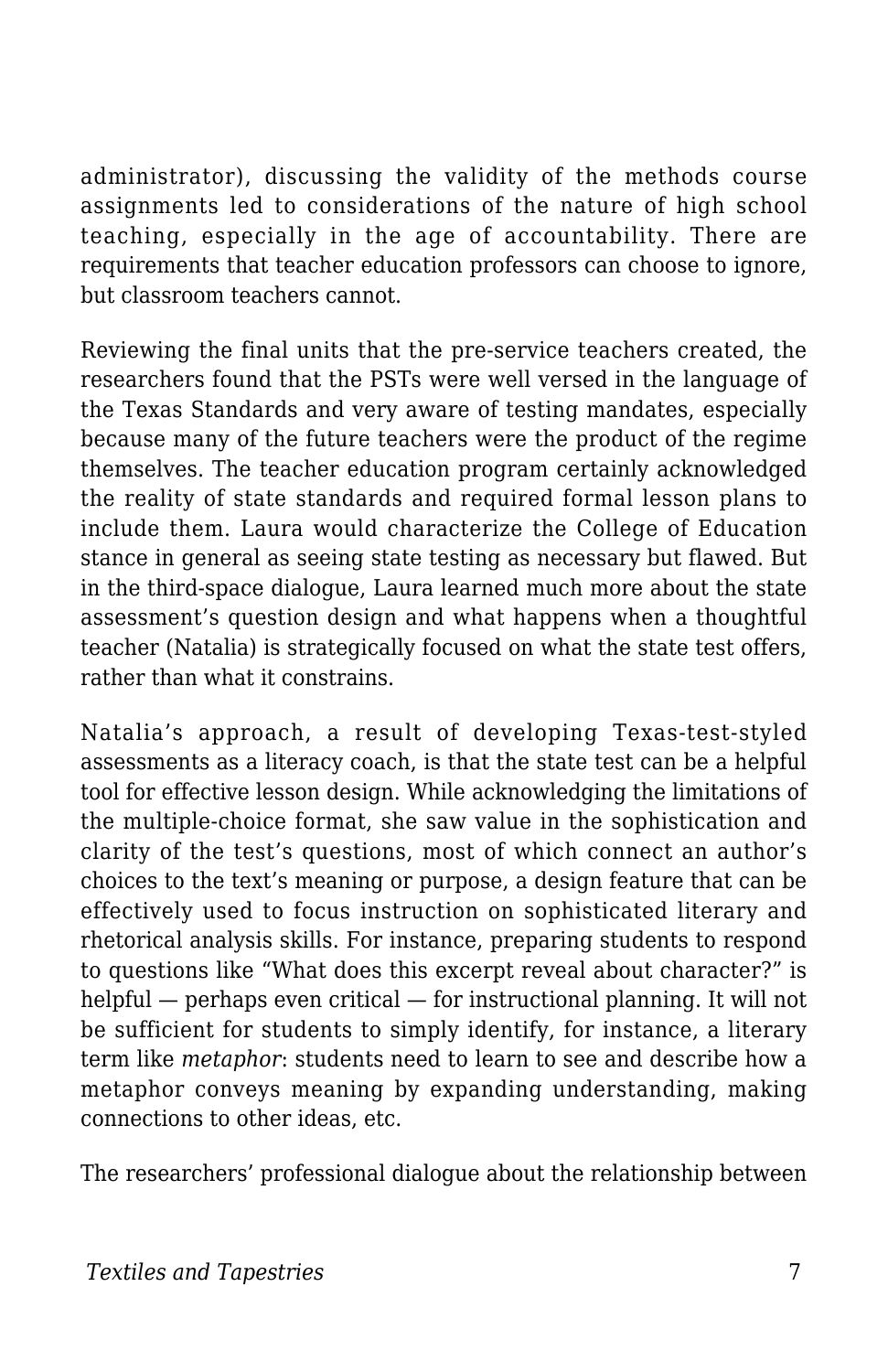assessment and planning led to further analysis of the validity of the work in the methods course. How might course requirements engage pre-service teachers in thoughtful consideration of their role in motivating and guiding students to success? The overall theme of the course assignments is that PSTs should engage and empower adolescents (from the Gallagher and Kittle text, as discussed further below), and Natalia shared her struggles with wanting to set high expectations for her high school students. While she "love[d] the kids and want[ed] them to be happy," she also was determined that her intervention course truly prepared them for the state test they are required to pass. She intended for her instruction to be less about "corralling and hoping" that the students were learning, and more about providing clear expectations and direct feedback about student successes and failures. She wanted her students to be less in the "comfort zone" and more demanding of themselves. Together the researchers wondered: what assignments could PSTs complete, what instruction and assessment could they learn to design, that would enable them to be similarly rigorous?

**2. Strategies for Recognizing and Supporting the Developing Professional Identities of Pre-Service Teachers.** In the thirdspace dialogue, the instructors/researchers began to articulate the extent to which pre-service teachers learned to think like teachers, and they wondered about how class activities and assignments promoted this thinking. They considered two incidents with the PSTs and what these might reveal about emerging professional dispositions. Because the course met in the evening, and the instructor substitution happened in the midst of the baseball championships, both instructors felt the PSTs were distracted by score feeds from their phones and the desire for the class sessions to be over as quickly as possible once the first inning started. In addition, when Laura returned to the class, she was somewhat dismayed that, while the PSTs were quick to praise Natalia and say they were happy to have had her teaching the class, they were mostly focused on finding out more about the end of the semester and what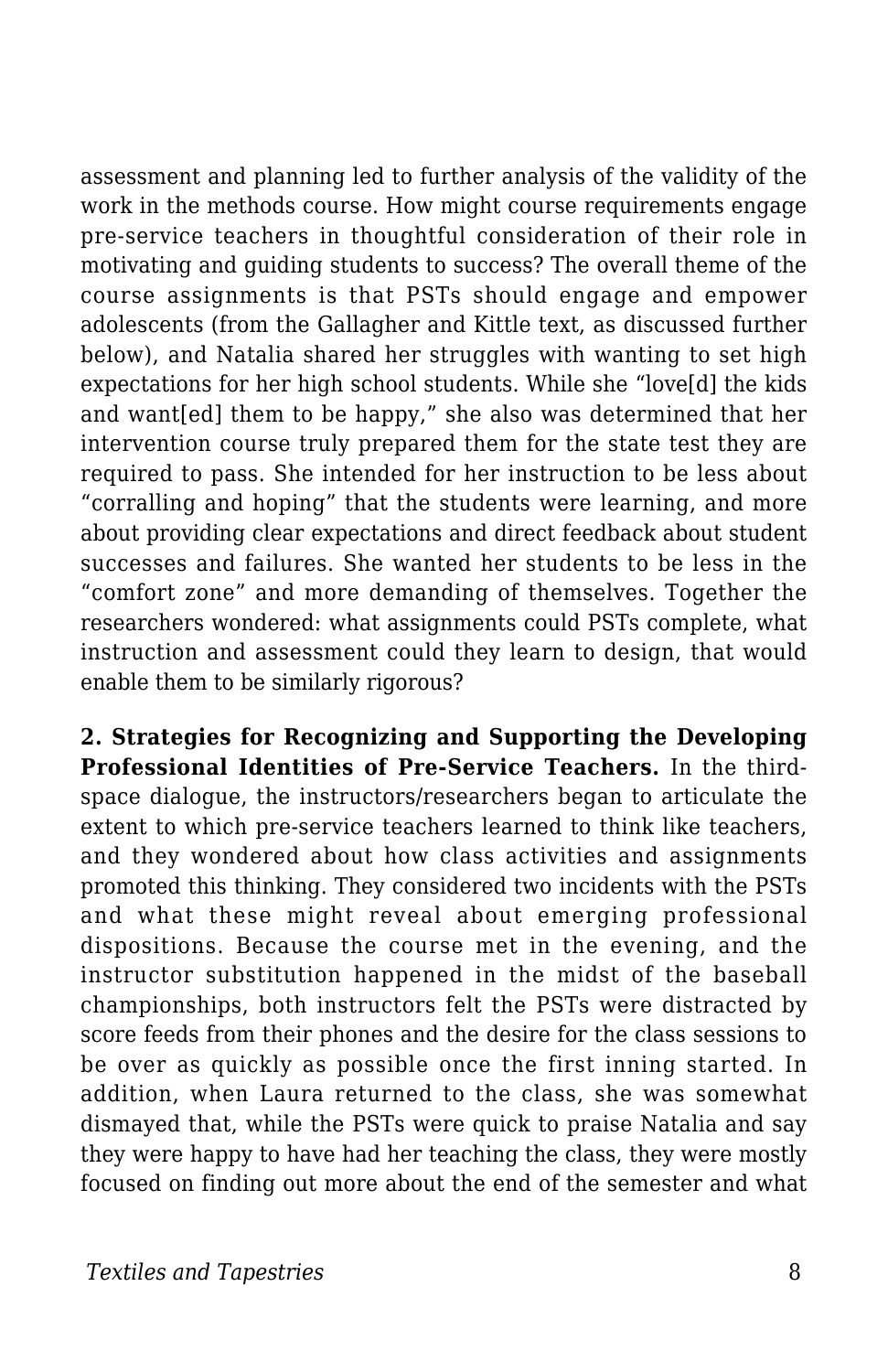papers and projects would be due when. These PSTs did not seem to be thinking like teachers.

Both instructors wondered what would convince PSTs that the course represents precious time for finding and reflecting on valuable ideas and materials — time that would be a luxury in the heat of real teaching. The instructors felt that PSTs should be more pro-active, less passive, in this stage of preparation for teaching. Laura had hoped that having Natalia substitute in the course would inspire the PSTs to better recognize just how complex and demanding high school teaching is. Discussing this hope led to the instructors' wondering what such "recognition" would look like in the assignments required in the methods class. Laura noted that her rubric for assessing the canonical text units was already many pages in length. She, like other methods instructors, used such rubrics to delineate and explain the many dimensions required in the PST unit planning. Both instructors agreed that the descriptors and indicators were appropriate and comprehensive, but worried about overwhelming the PSTs. Would evaluating additional dimensions of "professional dispositions" help or hinder them in enacting high professional standards?

**3. Questioning Whether the Technical Language of the Profession Reveals a Teaching Philosophy.** The instructors/researchers recognized that the *terminology* the PSTs used for different instructional strategies in their lesson planning revealed implicit, perhaps sometimes unconscious, and occasionally contradictory philosophies of teaching. For instance, Natalia was struck by how the PSTs inaccurately labeled activities in their lesson plans, such as "minilessons" that in fact looked far more like lectures, and "formative assessments" that seemed to require students to do extended analysis while still in the middle of reading. The instructors were also both amused and a little horrified by PST planning that included reading aloud the entire text of Mary Shelley's *Frankenstein*, but they realized that these were all examples of PSTs espousing one set of ideas but planning for another.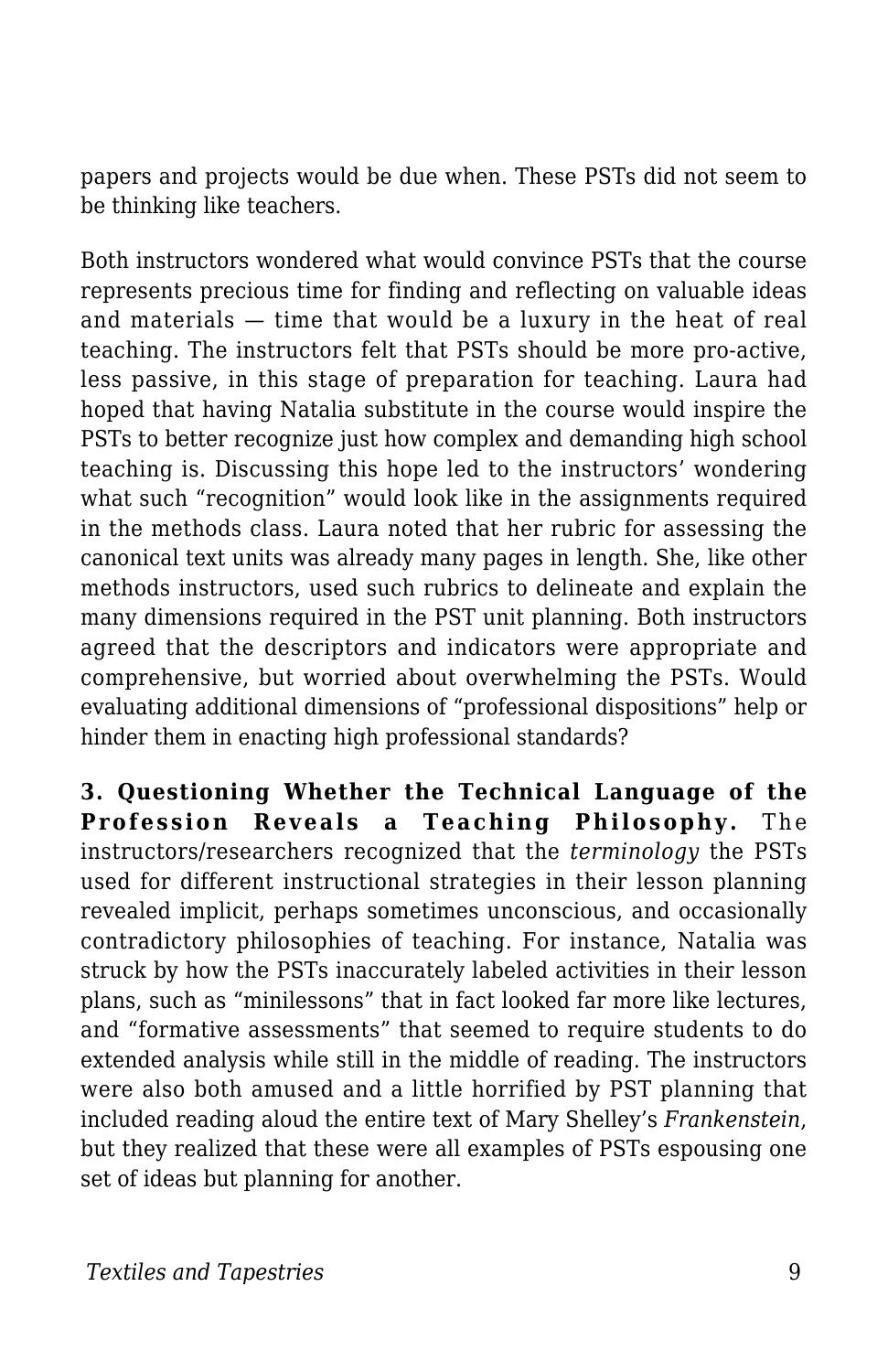The researchers considered a related issue of bridging theory and practice — how school districts across the area were struggling to put in place student-centered reading/writing workshop models in ELA classrooms. Teacher adoption of such practices seemed to be constrained by the number of "moving parts" (and much new terminology) that must all be effectively balanced in the workshop model of instruction. These included the amount of time required to prepare effective mentor texts and models; and the purposeful sequencing of multiple minilessons, particularly when teachers are planning in teams. Laura also noted that this complexity in the reading/writing workshop model made it difficult to explain and promote all of its parts to the pre-service teachers. It seemed understandable that terminology could become overwhelming to the PSTs, who sought to show their knowledge of many teaching strategies through their incorporation of them in the required canonical text units. The instructors/researchers also noted the challenge of grading these works when the strategies for making the units usable as "real" planning guides (such as including hyperlinks to key documents) made them complex to navigate.

**4. The Authenticity of the Collaboration and Reflection Requirements Built into the Assignments.** The instructors/researchers found that their collaboration in this study led them to further consider the collaboration that was required of the pre-service teachers as they completed the major unit assignment. They noted how the PSTs had divvied up the work, some more successfully than others. The researchers realized that the strategy of "dividing and conquering" the work required for designing a complex unit was not unusual in schools, because teachers are working together to meet many goals under severe time constraints, and splitting up planning and playing to each other's strengths could be a good thing. Nonetheless, the researchers saw that some of the units were disjointed, with seemingly wavering, if not confusing, purposes for reading a text.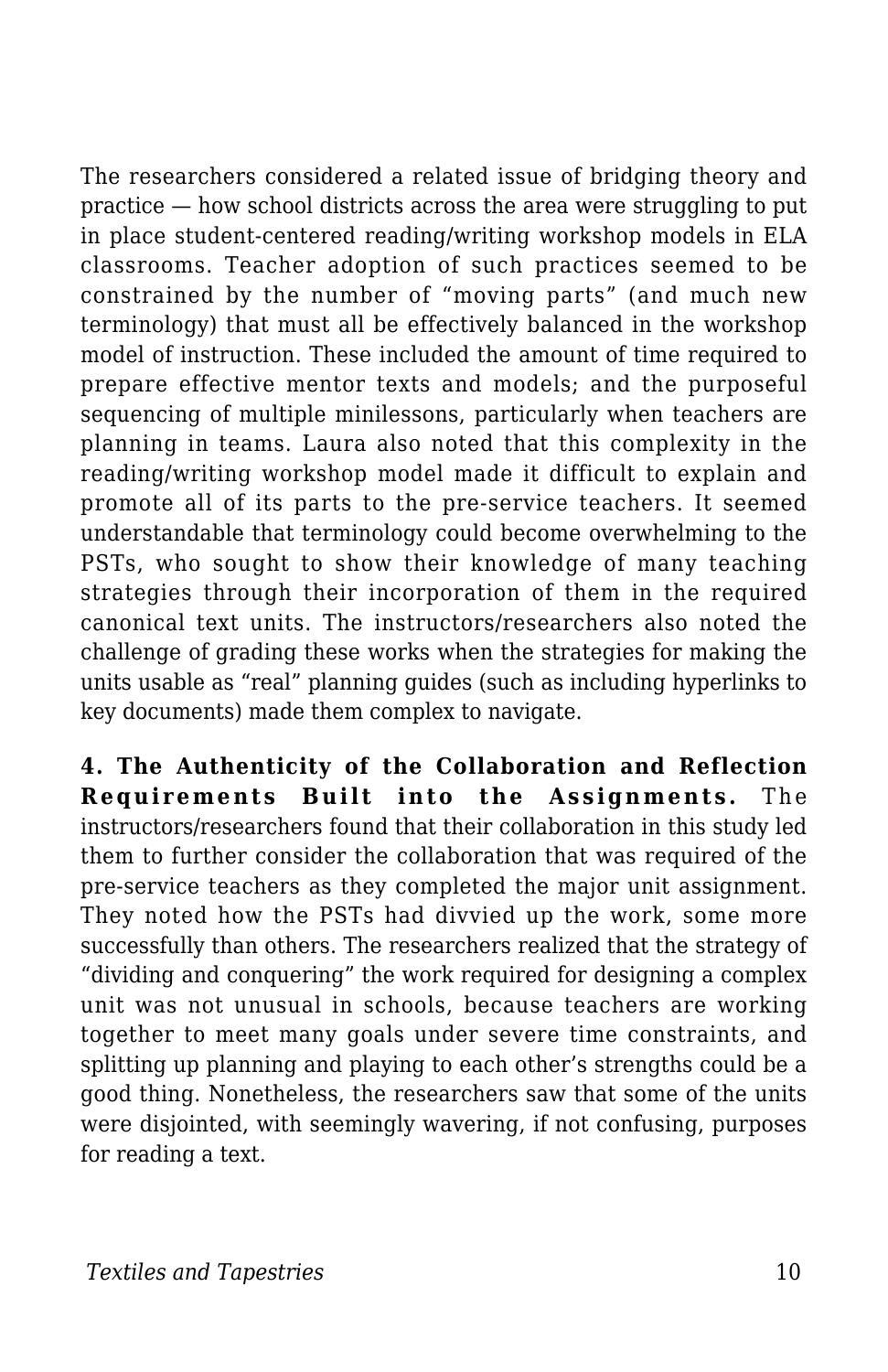As a result, the instructors/researchers determined that pre-service teachers should plan as well as reflect on their collaborative processes for a unit's design. For instance, in order to become aware of their unit-writing processes, the PSTs might be asked to share with each other about their individual strategies for completing a research paper. Did they tend to be more deductive or inductive? Did they typically write from an outline, or create one after initial drafting? Who started with a thesis? Who began with an end in mind? Becoming more conscious of these writerly decisions could help PSTs in multiple ways by reminding them that different learners (and teachers!) had different strategies for learning and creating — including instructional units — and by allowing them to share strengths, as well as build upon them through collaboration.

Even as the instructors/researchers were collaborating in a third space to specifically meet the needs of the particular course through this substitution of instructors, they also found great pleasure in speaking seriously about practice and their ideas about what best serves PSTs and, ultimately, their students. They hoped to make room, time, and occasion for PSTs to do more reflection on their collaborations because they believed this would de-emphasize "playing the game of school" and promote learning the best professional moves that would serve PSTs in their school placements.

## **Discussion and Implications for Teacher Education from Studying a New Third Space**

Adopting a self-study framework allowed the instructors/researchers to recognize important learning that arose through a third space of collaborative reflection on their individual but parallel situations. Through thinking carefully about substitution as a context for a third space, the instructors/researchers felt that their personal and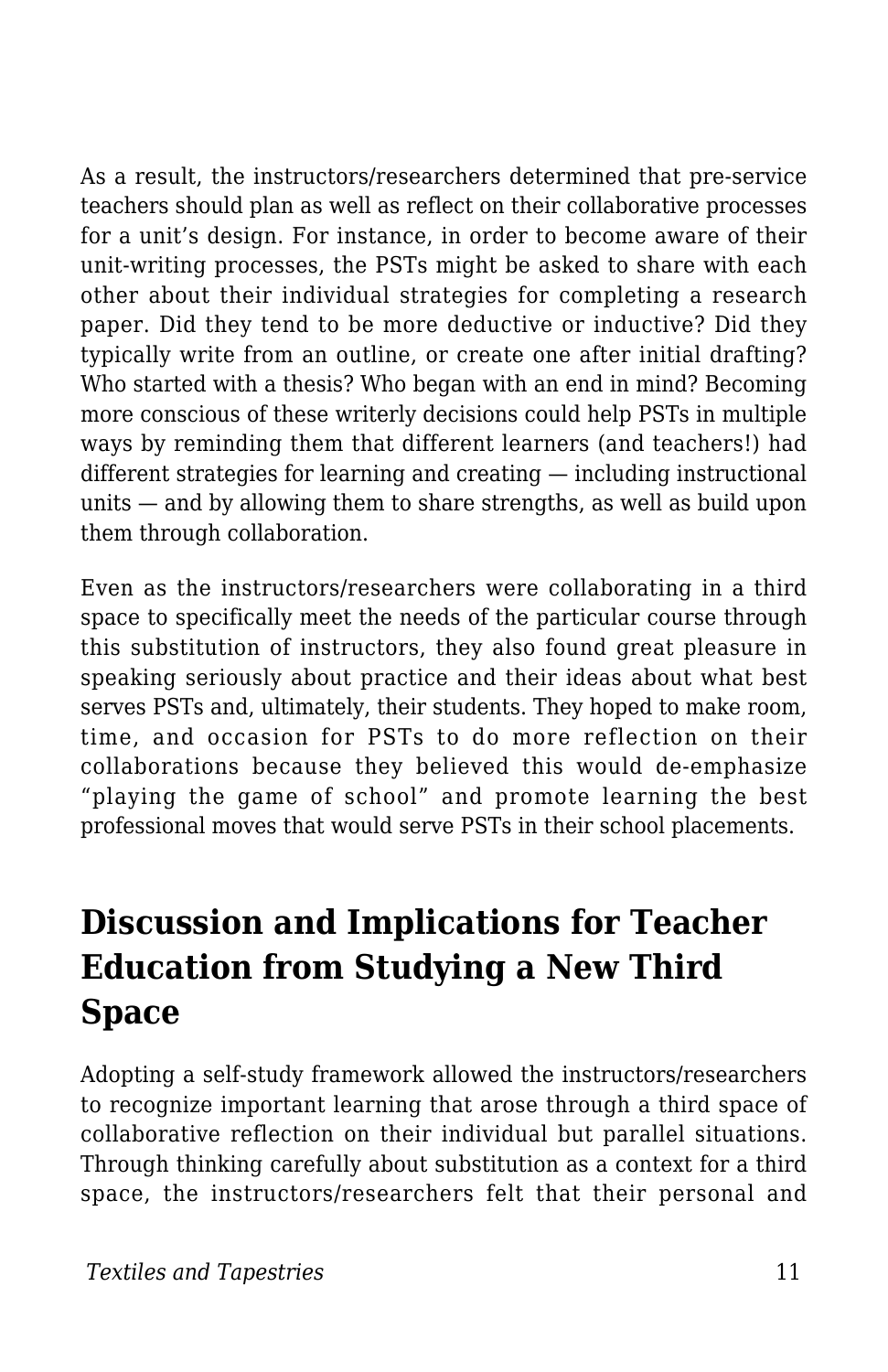professional struggles seemed less overwhelming and more meaningful. They found that they could coach each other, laughing about the aggravations, and feel encouraged rather than embittered. They helped each other recognize that much of their work in fact goes well and has positive results. Rather than focusing on problem-solving for specific pre-service teachers (as would happen in a "third space" during student teaching supervision), they used their third space to gain insights into their practices that would inform their future work in teacher education.

Four topics arose from the specifics of the course and led to a broader consideration of issues in teacher preparation and development, each of these seems worthy of further study:

- 1. They considered the validity of the requirements of the major project in the course. They wondered: When do methods courses (instructors) look at the content validity of assignments given to future teachers?
- 2. They wondered about the different indicators they saw of preservice teachers learning to "think like teachers," and considered the extent to which class activities and assignments promoted this thinking. They questioned to what extent teacher education programs defined and promoted "thinking like teachers" as an aspect of professional dispositions.
- 3. They recognized that the terminology for different instructional strategies that the PSTs used in their lesson planning reflected divergent philosophies of teaching. They wondered about the use of the language of standards in teacher preparation, and whether PSTs were encouraged to critically reflect on what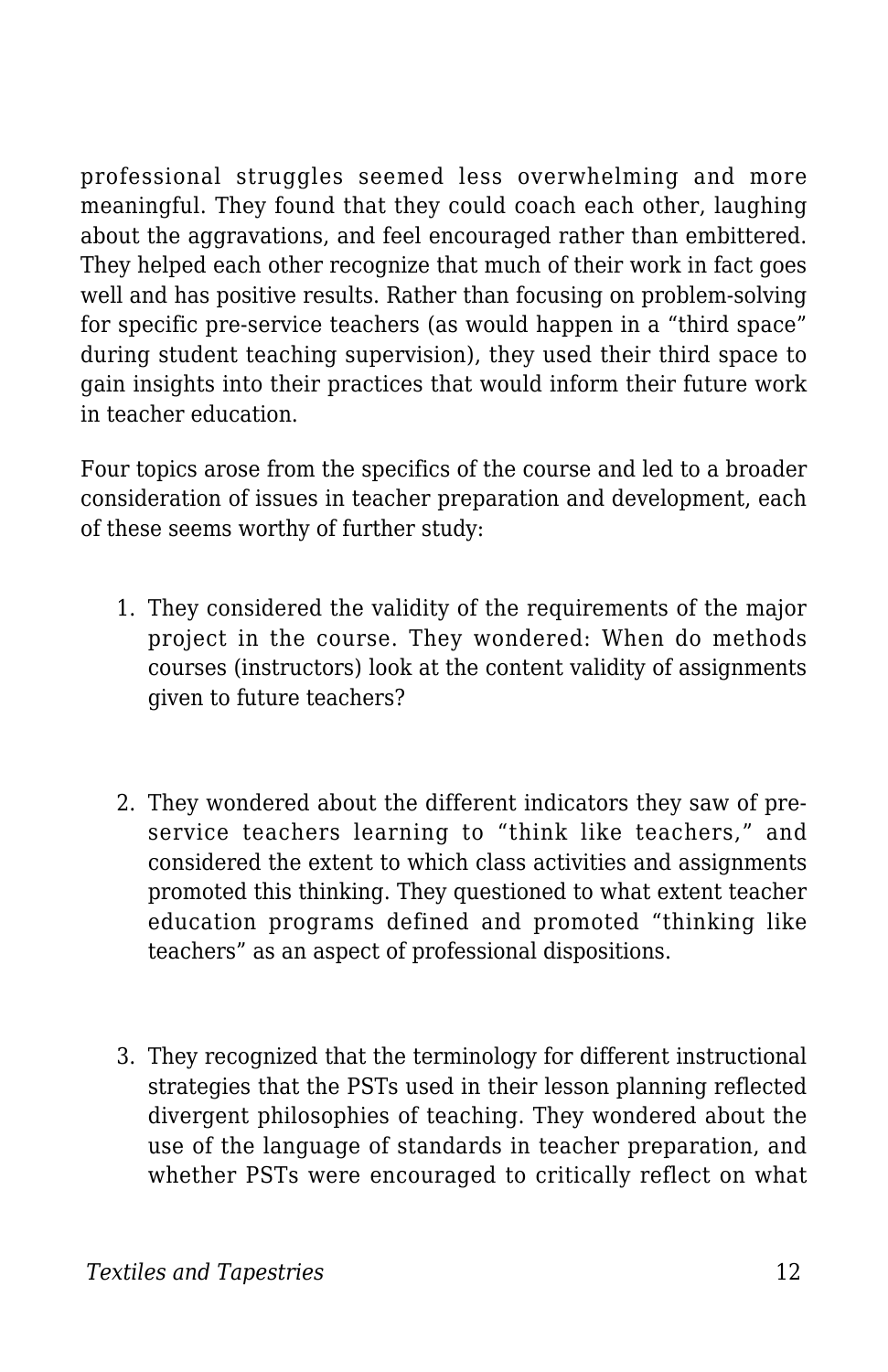state standards (for instance) reveal about teaching philosophies.

4. Their collaboration in the self-study led them to further consider the collaboration that was required of the PSTs in completing the major unit assignment. They asked: In a teacher preparation program, what kinds of real-world situations/contexts for teaching are (or are not) reflected in a methods-type class?

These questions also led to the possibility that a third space might open up opportunities for reciprocal questions. For instance, Natalia asked how a veteran teacher could get an "outside" perspective on her teaching and its validity in addition to student and administrator feedback. Could a third-space context be appropriate for teacher educators to share their perspectives on the lesson designs of veteran teachers?

### **Conclusion**

Rather than waiting for a chance opportunity for one professional to substitute for the other, this study led us to think about ways we, as researchers and instructors, can systematically combine expertise to benefit future English Language Arts teachers (and ourselves).

We intend to seek further collaborative opportunities specifically around pedagogy for literature and writing. We discovered our shared belief in the value of purposefulness in English Language Arts teaching. For us, this means communicating with clarity our intentions as we design instruction and present materials. We discussed "wanting to make sure the students have a perception of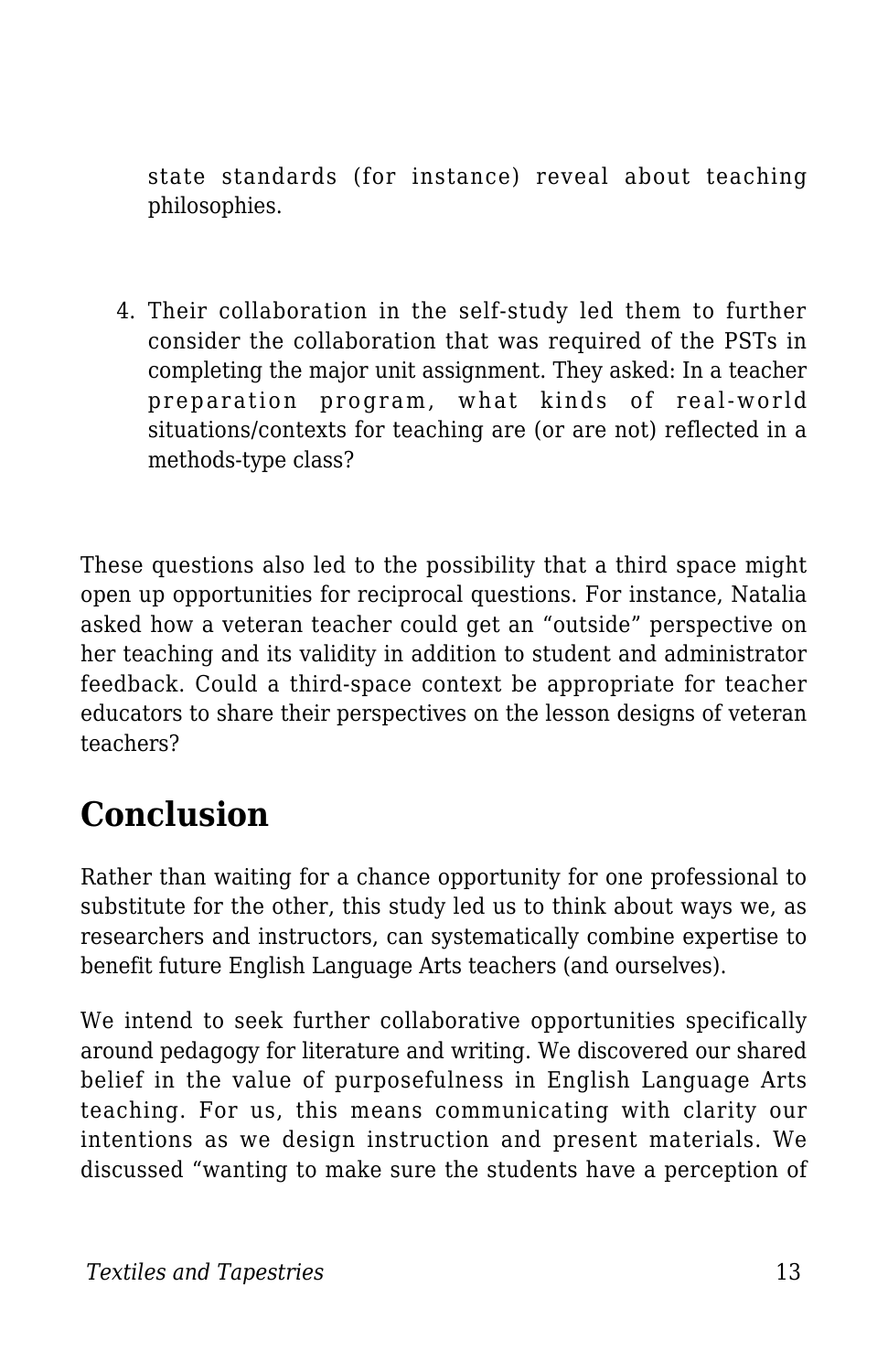our teaching — what we do and ask them to do — as neither chaotic nor random, even as it is being responsive to their needs." For Natalia, the importance of thinking about purpose was captured in the questions the pre-service teachers had asked her about strategies for starting their literature units. We wondered about what assignments and experiences might help PSTs imagine how even the start of a unit — and certainly its design — could support students in learning to read a complex text and write about their analysis successfully. Beyond making the required statements of standards and objectives, we knew that we wanted the PSTs to strive for internal coherence, for communicating many values for literacy in how they taught reading and writing to any level. For English Language Arts teachers, the challenge is for students to learn to read more insightfully and to express their ideas through increasingly sophisticated writing. The third space created in this study offers a powerful place for considering these challenges further, for the benefit of both veteran and pre-service teachers.

### **References**

Bishop, R.S. (1990). Mirrors, windows, and sliding glass doors. *Perspectives: Choosing and Using Books for the Classroom*, *6*(3).

Craig, C. J. (2004). Shifting boundaries on the professional knowledge landscape: When teacher communications become less safe. *Curriculum Inquiry 34*(4), 395-424.

Cuenca, A., Schmeichel, M., Butler, B. M., Dinkelman, T., & Nichols, J. R. Jr. (2011). Creating a "third space" in student teaching: Implications for the university supervisor's status as outsider. *Teaching and Teacher Education*, 27, 1068–1077.

Gallagher, K. & Kittle, P. (2018). *180 Days: Two teachers and the*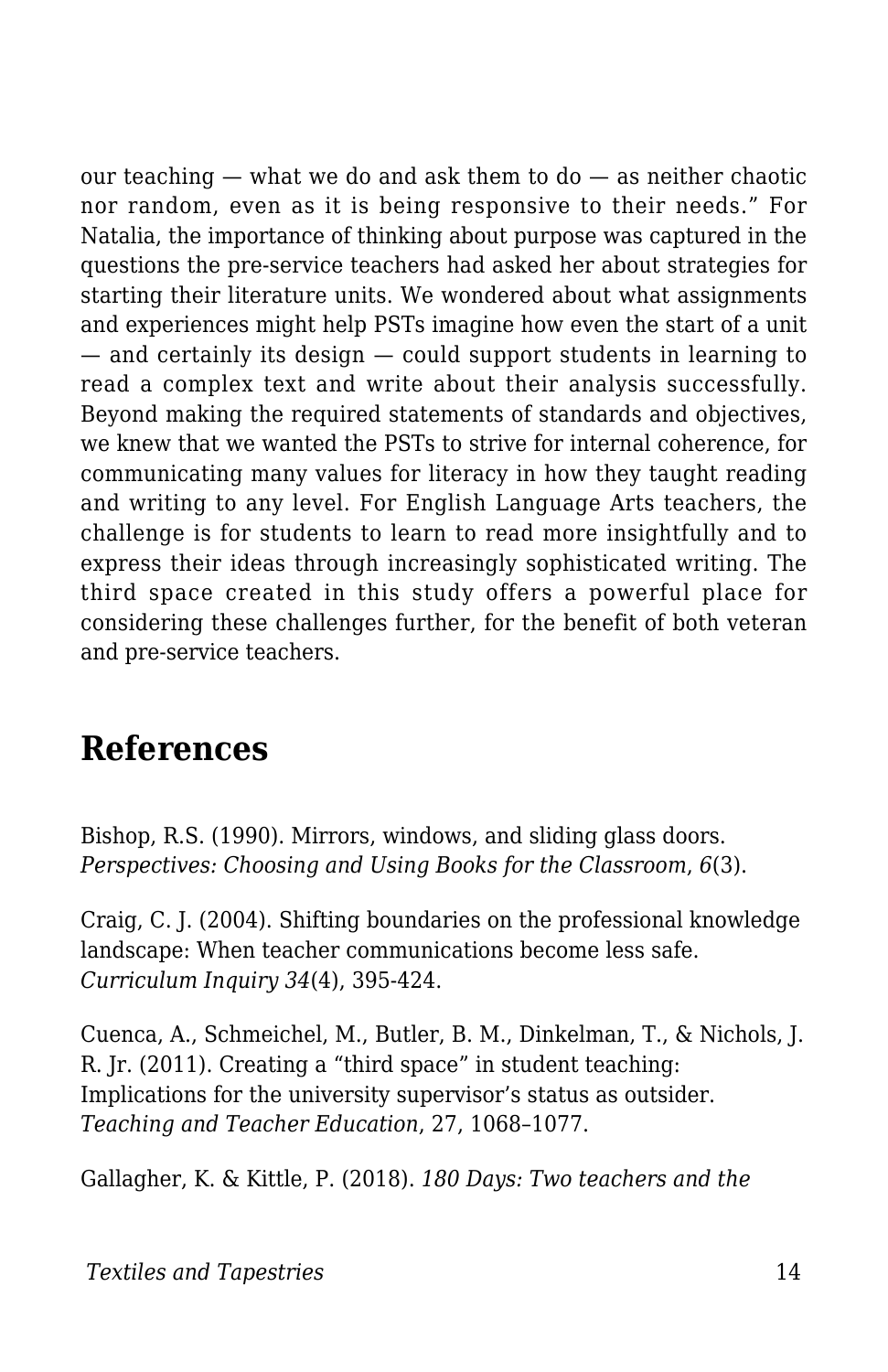*quest to engage and empower adolescents*. Heinemann.

Grimmett, H. (2016). The problem of "just tell us": Insights from playing with poetic inquiry and dialogical self theory. *Studying Teacher Education 12*(1), 37-54. http://dx.doi.org/10.1080/17425964.2016.1143810

Hamilton, M. L., Pinnegar S., & Davey R. (2016). Intimate scholarship: An examination of identity and inquiry in the work of teacher educators. In: Loughran J., Hamilton M. (eds) *International Handbook of Teacher Education.* Springer.

Kleyn, T., & Valle, J. (2014). Modeling collaborative teaching in teacher education: Preparing pre-service teachers to teach *all* students. In Y Freeman & D. Freeman (Eds.), *Research on preparing preservice teachers to work effectively with emergent bilinguals.* Advances in Research on Teaching (1st ed., Vol. 21, pp. 137–164). Bingley: Emerald. doi:10.1108/S1479-368720140000021005

McDonough, S. (2014). Rewriting the script of mentoring pre-service teachers in third space: Exploring tensions of loyalty, obligation and advocacy. *Studying Teacher Education 10* (3), 210-221.

Smagorinsky, P., Rhym, D., & Moore, C. P. (2013). Competing centers of gravity: A beginning English teacher's socialization process within conflictual settings. *English Education*, *45*(2), 147-183.

Sockman, B.R., & Sharma, P. (2008). Struggling toward a transformative model of instruction: It's not so easy! *Teaching and Teacher Education*, *24*, 1070-1082.

Taylor, M., Klein, E. J., & Abrams, L. (2014). Tensions of reimagining our roles as teacher educators in a third space: Revisiting a co/autoethnography through a faculty lens. *Studying Teacher Education*, *10*, 3–19.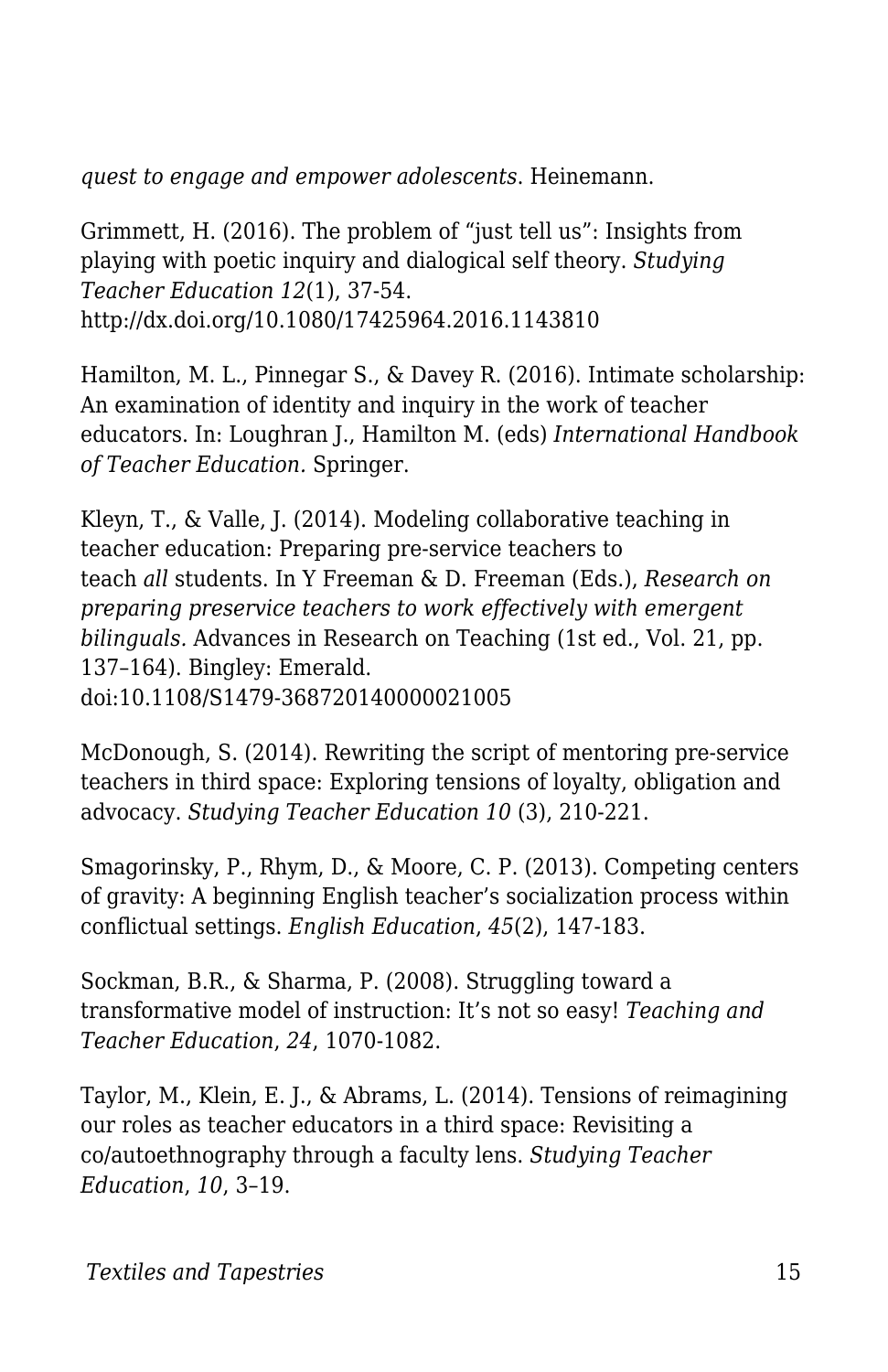Woodson, J. (2014). The pain of the watermelon joke. Opinion. *The New York Times* 11/28/2014.

https://www.nytimes.com/2014/11/29/opinion/the-pain-of-the-waterme lon-joke.html



Turchi, L. B. & Bondar, N. (2020). 'Substituting' Becomes a New Way of Knowing: Creating a Different Third Space in a Self- Study of English Language Arts Teacher Education. In C. Edge, A. Cameron-Standerford, & B. Bergh (Eds.), *Textiles and Tapestries*. EdTech Books. Retrieved from https://edtechbooks.org/textiles\_tapestries\_self\_study/cha pter\_20